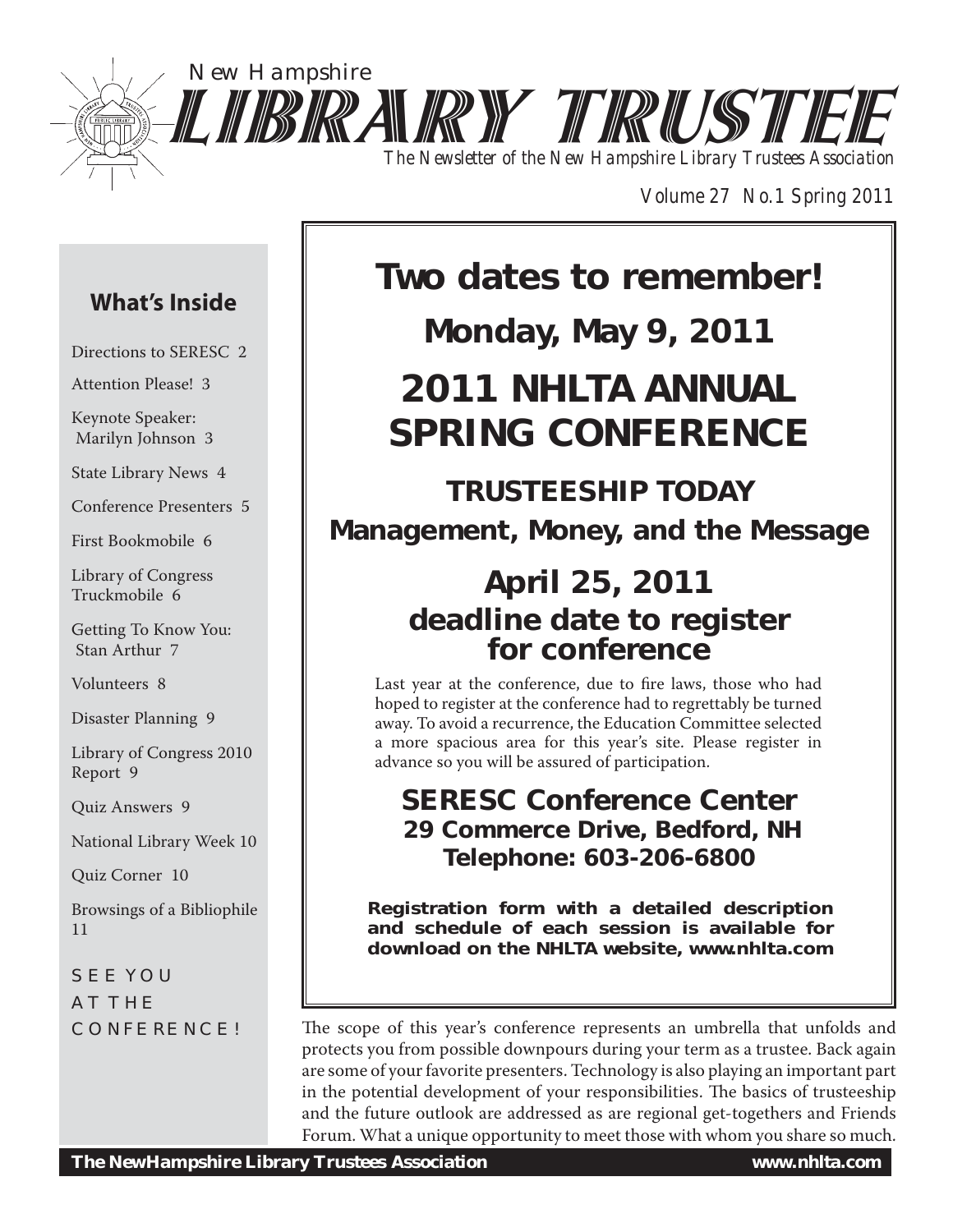#### **EXECUTIVE BOARD, NHLTA**

**Conrad Moses, President** East Kingston 03827 642-4697 cmoses.lib@gmail.com

**Adele Knight, Vice President** Dublin 03444 563-8937 adeleknight1@myfairpoint.net

**Sara W. Jones, Secretary** Salisbury 03268 648-2469 Fax: 603-648-6425 smwjones@yahoo.com

**Elizabeth Solon, Treasurer** Brookline 03033 249-9453 elsolon@yahoo.com

**Jean Abbott, Past President** Dalton 03598 837-9592 jeana770@yahoo.com

**Lillian Edelmann** Nottingham 03290 679-2269 liledelmann@comcast.net

**Ann Fabrizio** Twin Mountain 03595 846-5420 afabri@roadrunner.com

**David Hallenbeck** Amherst 03031 424-8004 dth@concur.mv.com

**Constance Kirwin** Antrim 03440 588-6650 cfk@tds.net

**Ed Moran** Bedford 03110 472-5912 epmoran@comcast.net

**Carol A. Snelling** Holderness 03245 968-9809 snellg@roadrunner.com

**Carol Theoharous** Pelham 03076 635-2705 cimit@comcast.net

**Loring Webster** Brookline 03033 672-9054 nlw01@charter.net

**Liaison from State Library Michael York, State Librarian** 271-2397 Michael.York@dcr.nh.gov

#### Directions to Southeastern Regional Education Service Center (SERESC) SERESC Conference Center (pronounced sir-esk)

29 Commerce Drive, Bedford, NH 03110-6835 Main: (603) 206-6800

**From the North or South on I-93:** From I-93, take 293/101W, and stay on 101W. Take Route 3/Kilton Road exit, stay on the right side of exit ramp. At the third set of lights (Marshall's will be in front of you), take a right onto Route 3 (South River Road).

*A. Drive south 2.3 miles (you will see a sign for Commerce Park West on the right, and an Irving station on the left). Take a right at this light. SERESC is the last building on the right, 29 Commerce Drive.*

**From the North on I-293 South:** From I-293 South in Manchester, take the exit for Bedford/ Milford to Route 101W and Route 3. Take the Route 3 exit (South River Road). At the end of the ramp, you will be facing Macy's. Turn right (south) and travel 1.9 miles to a stop light. See A.

**From the East:** From Route 101W, bear right onto 293/101W. Staying on 101W, take Route 3/Kilton Road exit, stay on the right side of exit ramp. At the third set of lights (Marshall's will be in front of you), take a right onto Route 3 (South River Road). See A.

**From the West:** Take 101E (note at intersection of 114 and 101 you have to bear right to stay on 101E). Take Route 3 Meetinghouse Road/South River Road exit, this is the first exit after 114 and 101 intersection. At stop lights take a left. At the next set of lights take a right onto Route 3 (South River Road). Drive south 1.8 miles. See A.

**From the South on Route 3/Everett Turnpike:** Heading north on Route 3/Everett Turnpike, take Exit 12. Go through toll booths to stop light. Turn right. At next stop light, turn left onto the Old Route 3/DW Highway. Drive approximately  $3\frac{1}{2}$  miles. You will come to an intersection where you will see an Irving Station on your right and a sign for Commerce Park West on the left. Take a left at this light onto Commerce Drive. SERESC is the last building on the right.

#### **WANTED**

We are working a project to showcase our association members and would like a photo of each of the 235 public libraries in the state.

Please send your best shot—unaltered—jpeg format, to Connie Kirwin at: cfk@tds.net.

#### **SCHOLARSHIPS**

Part of the responsibility of NHLTA is to help deserving people achieve goals in the library world. This is through scholarship money that is available for workshops, conferences, college library courses, and modular library courses.

Please contact: Betsy Solon, Treasurer

2 Shady Rock Road, Brookline, NH 03033

E-mail at elsolon@yahoo.com or call 603-249-9453

Scholarship information is also available on NHLTA website: www nhlta.com



#### **Newsletter Staff**

Editor and Graphic Designer: Carol Theoharous Associate Editor: Connie Stone

The New Hampshire Library Trustees Association newsletter is published quarterly. Contributions of articles, items for the Calendar of Events, and editorial correspondence are always welcome.

Please submit by June 1, 2011 for the summer issue and send to Carol Theoharous via e-mail to cimit@comcast.net.

 *New Hampshire Library Trustees Association* **Page 2 www.nhlta.com**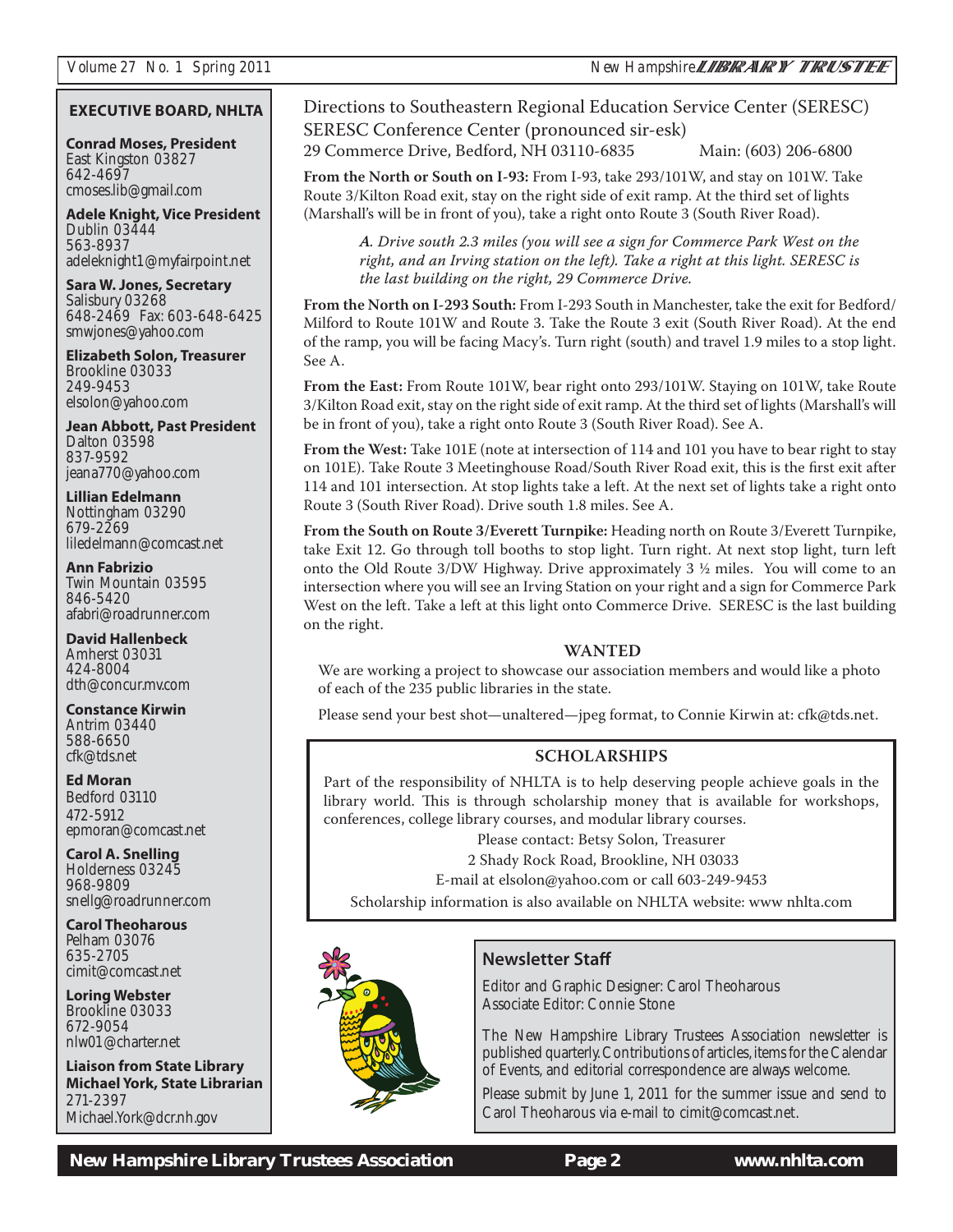#### **ATTENTION PLEASE!!**

This article is addressed to ALL TRUSTEES in this state, MEMBERS or NON-MEMBERS of NHLTA.

We are experiencing the greatest, most critical financial crisis in this country since the Great Depression of the 1930's. Severe cuts are being made in every Federal, State and local Town budget.

In searching for information on the Internet to help in the revision of our manual, and not finding what I was looking for, many questions came up and I started communicating with a number of long time national associates. It became apparent that many State Trustees Associations are in dire financial straits because of their affiliation with their State Library.

Federal, State and local budgets are decimating their State Libraries. You Trustees, associated with NHLTA, will not be affected by any Federal or State cuts. NHLTA IS AN INDEPENDENT, NON-PROFIT ASSOCIATION, NOT DEPENDING UPON FEDERAL, STATE OR LOCAL FUNDING, comprised of all volunteer officers and directors. The need to reassure you of this information is paramount. You know what our Vision Statement says, we "WILL educate you to become the most knowledgeable, responsible trustees in the state." No matter what, NHLTA will always exist! Yes, you might have to work harder than ever if financial cuts are made in your town budget. It's up to you to insure that all of the residents/patrons of your library are aware of financial losses, and have to pitch in with you to keep those doors open. Times might get tough, but that's when the tough get going! Your advocacy for your library should command, empower and inspire your neighbors. Whatever it takes to keep those library doors open, the Heartbeat of Democracy must be heard, pounding through all of the windows. The Free People's University is your mantra to sound always. You Trustees, as the Jewels in the Crown of that Democracy, are impassioned and expected to breathe the strength and power into the veins of your library in these times of severe need.

This is the time to pick yourself up and battle.

*Lil Edelmann*, Chair Education Committee

#### 2011 NHLTA SPRING CONFERENCE...

...the ideal site for education and socialization. NH Trustees gather, share, and return to their libraries with confidence and knowledge that they can better handle the responsibilities of their trusteeship.



#### **2011 SPRING CONFERENCE KEYNOTE SPEAKER**

**MARILYN JOHNSON Author, Poet, Essayist** *THE WILL AND THE WAY: A PRAGMATIST'S VISION FOR THE 21ST CENTURY LIBRARY*

About *This Book Is Overdue! How Librarians and Cybrarians Can Save Us All*

**"...**a topical, witty study of the vital ways modern librarians uphold their traditional roles as educators, archivists, and curators of a community legacy. Illuminating the state of the modern librarian with humor and authority...Johnson's wry report is a must-read for anyone who's used a library in the past quarter century."

*Publishers Weekly* starred review

#### **Marilyn Johnson - Selected Works**

Books

*This Book Is Overdue!* Are librarians obsolete in the Google era? They couldn't be more important

*The Dead Beat* A former obituary writer celebrates the cult and culture of obituaries

**Obituaries** *One of a Kind: A Tribute to Katharine Hepburn* A salute to the great actress from Life Book's Katharine Hepburn: 1907-2003

*Talk about Pain: A Tribute to Marlon Brando*

He was talented and careless and pain followed him wherever he hid. Poetry *Strata* Poem in response to a painting by Stanford Kay *The Detachment*

A poem from *Field*, a literary journal.

*The Typing Pool* Another poem from *Field.*

Essays *About Books* An avid reader's wry take on books, past and present

 *New Hampshire Library Trustees Association* **Page 3 www.nhlta.com**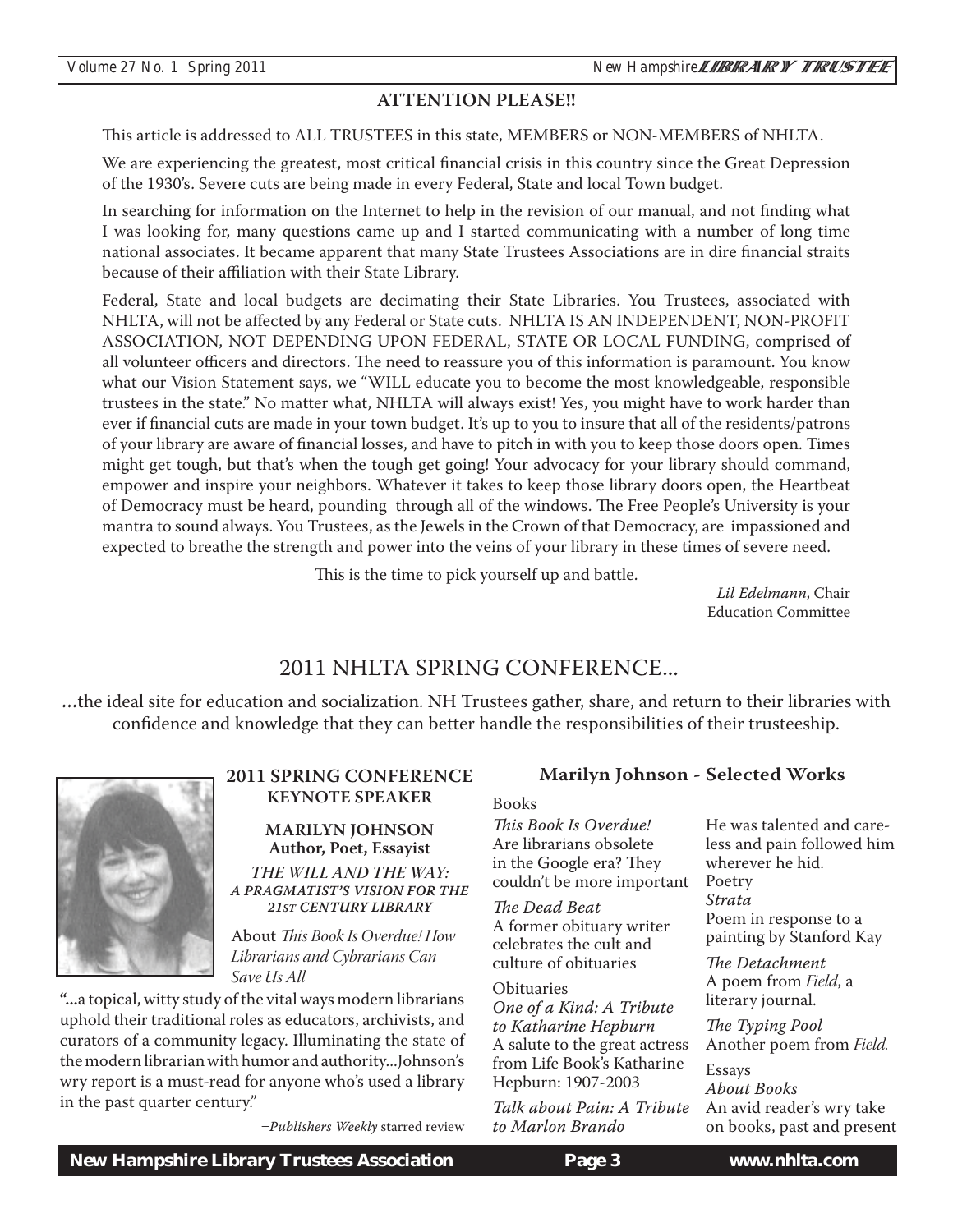#### **STATE LIBRARY NEWS**

#### **New Hampshire State Library ...receives Lorenz Award**

The New Hampshire State Library is pleased to announce that it has received the John G. Lorenz Award from the Institute of Museum and Library Services.

The Lorenz Award recognizes state library agencies that promptly meet Institute of Museum and Library Services' standards for the completeness, quality and timely submission of their state library agency data in a given year. These statistical data are used by chief officers of state library agencies, federal and state policymakers, government and library administrators at all levels, the American Library Association and its members, as well as researchers, the public and journalists.

The award is named for John G. Lorenz, who worked in the library field for 57 years. He was instrumental in creating the Library Statistics Program, which pioneered and developed the use of electronics in recording, editing, communicating and publishing library surveys.

#### **...expands offerings for visually impaired**

**T**he New Hampshire State Library's Talking Books Service is expanding its offerings to include audiobooks available from the NH. Downloadable Books service.

Talking Books provides audiobooks at no cost to those unable to read or use standard print materials as a result of a temporary or permanent visual or physical limitation. Patrons are provided with special audio players and can select from thousands of titles available in Talking Books' library.

Each year, Talking Books serves more than 2,000 New Hampshire residents and lends more than 90,000 books.

New Hampshire's Talking Books Service will continue to make material from its existing lending library available. In addition, patrons will now also be able to use digital players, such as iPods, to listen to titles available from the New Hampshire Downloadable Books service.

"New Hampshire's Talking Books Service has provided material to the blind and physically challenged including veterans—for generations. Often it is the only way that they are able to access these materials," said Michael York, state librarian. "The New Hampshire State Library is pleased to be able to expand this service by making downloadable audio books available to them."

To access material from New Hampshire Downloadable Books, Talking Books' patrons will need to contact their local library to see if it belongs to the New Hampshire Downloadable Books Consortium; they will also need a valid library card, computer, internet access and compatible audio player. Patrons whose libraries do not belong to the New Hampshire Downloadable Books Consortium can work directly with Talking Books Service to set up an account.

More information about the New Hampshire State Library's Talking Books Service is available at www. nh.gov/nhsl/talking\_books and by calling (603) 271-3429 or (800) 491-4200 (toll free in New Hampshire only).

The New Hampshire Downloadable Books service is available at http://nh.lib.overdrive.com/.

 Library Cooperative in Clearwater, Florida.) (*Editor's Note*: The new director of the NHSL Talking Books Service will be Marilyn Stevenson, a highly motivated and welcome addition, according to Michael York, State Librarian. She is from the Pinellas Public

#### **...organizes Library Edition of Ancestry.com**

Through a program initiated by the New Hampshire State Library, public libraries throughout the state now have access to Ancestry.com's Library Edition, which includes more than 7,000 databases that deliver billions of records using censuses, vital records, immigration records, family histories, military records, court and legal documents, directories, maps and more.

The Library Edition of Ancestry.com is available only at participating libraries; you cannot log in from home. Patrons with laptops can access the information on site at libraries with wireless internet access.

You can learn not only about people's birth, marriage and death dates, but also their jobs, how long they went to school, who lived with them and other interesting facts. You can even view enlistment records and, in some cases, find the streets they lived on or learn their phone numbers.

New content is always being added, so you can keep coming back to discover more about your ancestors—or even others.

To date, more than eighty New Hampshire public libraries are using Ancestry.com's Library Edition through the group organized by the New Hampshire State Library. As interest increases, more libraries will be added.

 *Shelly Angers*, NH Department of Cultural Resources (603) 271-3136 shelly.angers@dcr.nh.gov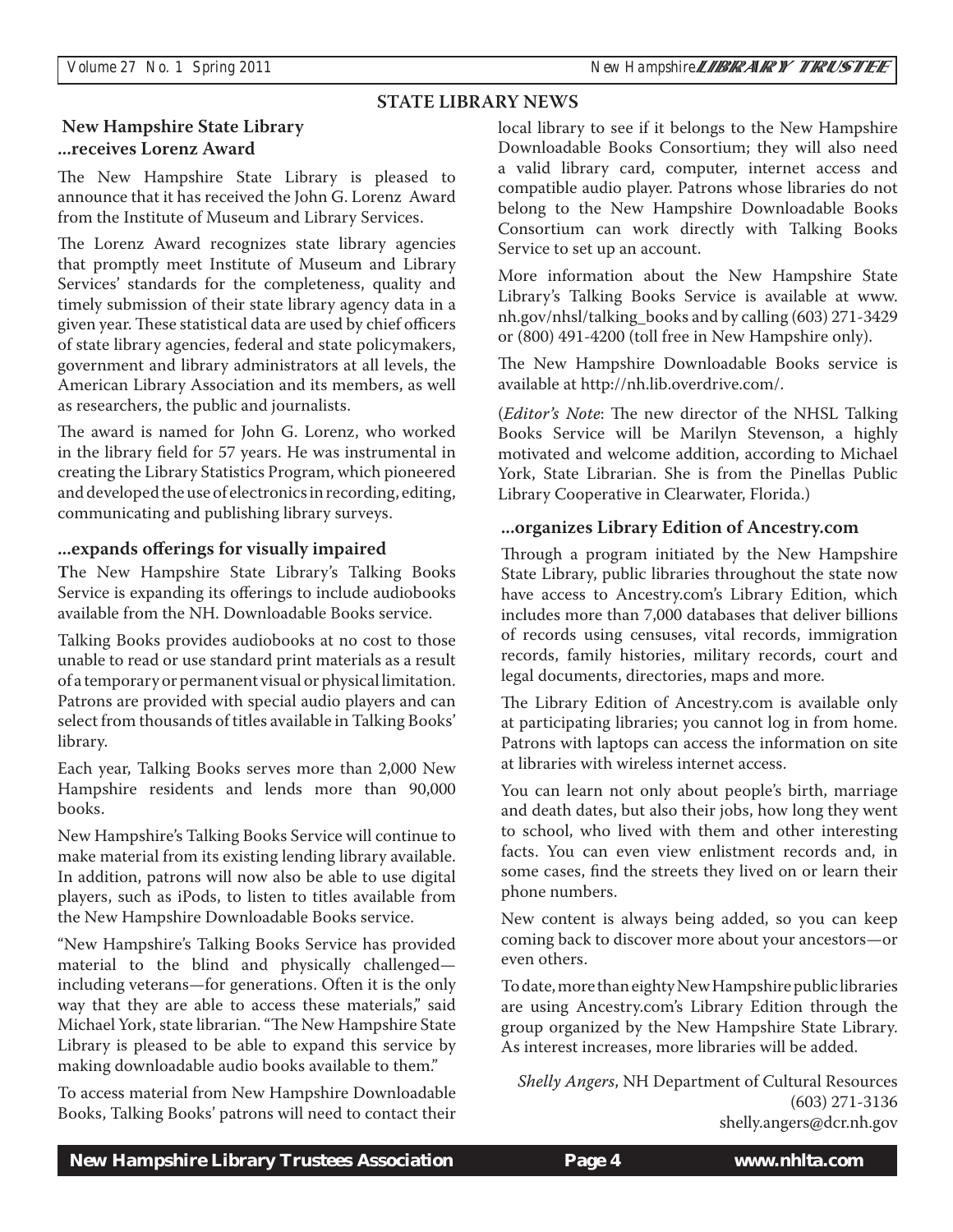#### **2011 Spring Conference Trusteeship Today - Management, Money and the Message**

There is an upside to your duties as a library trustee and you can treat the job with humor and harmony. That happens most of the time when you know what you're doing.

There are also problems that can appear to confuse you. When you arm yourself with laws that tell you in black and white what you should do in given situations, you can tackle the world. Your New Hampshire RSAs regarding the library are your protection and your guide. Respected authorities are also an excellent source of expertise when you need help.

The spring conference is filled with subjects that arouse your imagination, confirm your ideas, and offer you sounding boards for interpersonal contacts.

Please bear in mind that seating is limited and sending your registration forms as soon as you can is a terrific idea!

You are involved with the obligation to try your darndest to keep that library of yours open to serve the needs of your community. And NHLTA is going to help you.

Presenters at the Conference: (in alphabetical order)

**Kim Ayers** - Chair of the Amherst Friends of the Library.

**Tom Burack** - Commissioner of the NH Department of Environmental Services.

**Katherine DeFores**t - Associate attorney with Sulloway and Hollis, PLLC, Concord and legal counsel for NHLTA.

**Ann Edwards** - Associate Attorney General and Interim Director of Charitable Trusts, NH State Government.

**Elizabeth Ives** - Chair of the Derry Public Library Trustees. Past President, NHLTA and Member of Education Committee.

**Margaret Ives** - Respected authority on Personnel Management with over 35 years experience in Human Resources.

**Sally Jones** - Chair, Salisbury Library Trustees. Director and Secretary of NHLTA Board of Directors. Member of Education Committee.

**Leslie Kimball** - Library Director at Wiggin Library, Stratham and winner of 2010 NHLTA Librarian of the Year.

**Connie Kirwin** - Former trustee Tuttle Library, Antrim. NHLTA Director and Chair of Communications Committee. Member of Governance Committee

**Adele Knight** - Trustee, Dublin Public LIbrary for 14 years (chair for 8 years.) NHLTA Vice President and Chair of Governance Committee. **Terry Knowles** - Assistant Director, Charitable Trusts, Department of the NH Attorney General, is a recognized authority on charitable foundations and trusts.

**Tom Ladd** - Former Director of Education at NH State Libarary. Consultant to NHLTA. Member of Governance Committee.

**Mary Ann Leon** - Consultant specializing in management and leadership issues in nonprofit organizations. Facilitator of two NHLTA retreats and valued assistant in creating a strategic plan for the association.

**Lichen Rancourt** - Consultant Technology Librarian to help with anything from public computing to website development or automation.

**Bobbi Slossar** - Technology Resources Librarian at NH State Library.

**Elizabeth Solon** - Former trustee of Brookline Public Library. Director and Treasurer on NHLTA Board. Chair of Finance Committee and Member of Technology Committee.

**Carolyn Sundquist** - Chair of Tuftonboro Board of Selectmen.

**Rick Van Wickler** - Superintendent of the Cheshire County Department of Corrections with many years of management experience.

> DON'T FIND FAULT, FIND A REMEDY. *~Henry Ford*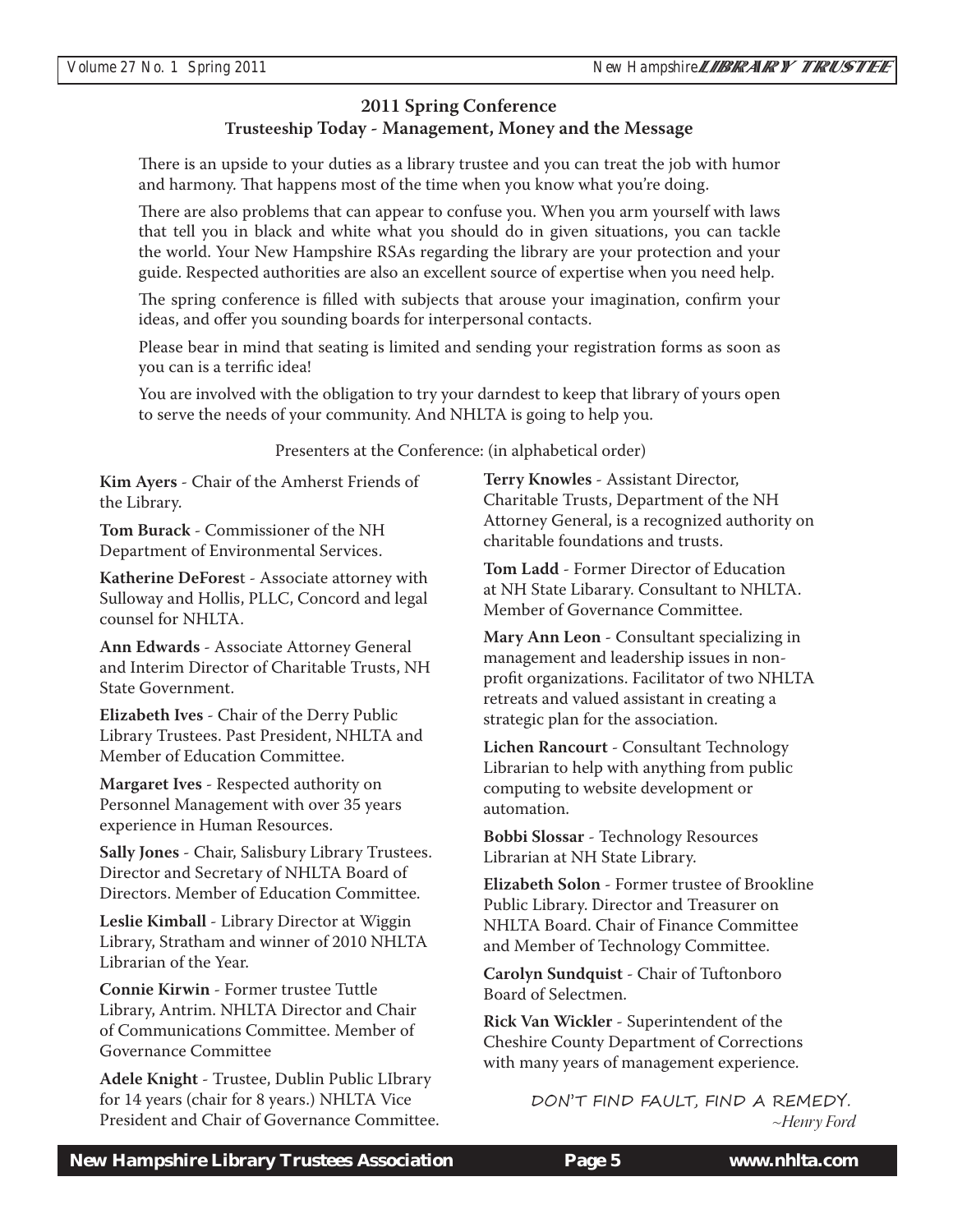#### **First Bookmobile in the United States**

The first bookmobile in the United States was introduced in Washington County, Maryland in 1905. Mary Titcomb, the first librarian of Washington County Free Library, considered the need for the library to get books in homes throughout the county, not just in Hagerstown, the county seat. The first step was to send boxes of books on the Library Wagon to the general store or the post office in small towns and villages throughout the county. By 1904 boxes with 30 volumes each were sent to 66 deposit stations, to extend the reach of the library and manage the practical distribution to the books.

But Miss Titcomb was not satisfied and considered the good roads in Washington County well adapted for coverage by well planned routes. Plans were laid before the Board of Trustees who approved of the idea. The first wagon, when finished with shelves on the outside and a place for storage of cases in the center resembled somewhat a cross between a grocer's delivery wagon and the tin peddlers cart of bygone New England days. Filled with an attractive collection of books and drawn by two horses, with Mr. Joshua Thomas the janitor both holding the reins and dispensing the books, it started on its travels in April 1905. *Notes*: It was reported that the horses names were Dandy and Black Beauty.

In August 1910 the original book wagon was destroyed while crossing the Norfolk and Western Railroad track. In 1912 a motorized book wagon was introduced, the first of a long fleet of vehicles, taking books to the men, women and children of Washington County, Maryland, not just those in the rural areas, but those in senior citizen homes, head start programs, schools and many other county residences.

As Miss Titcomb noted: "Any account of this first Book Wagon work, the first in the United States would be incomplete without the statement that this method of rural library extension has been adopted in many states in the Union, and that new book wagons are being put in operation each year." Indeed bookmobiles are now found as part of many library systems around the world, utilizing vans and buses, but also boats, camels and even donkeys. From the first "perambulating library" in Warrington, England in 1858 to the first 20th century book wagon in the United States in 1905, to the more modern book and media delivery systems, libraries are still taking their wares to an appreciative public.

> Western Maryland Regional Library 101 Tandy Drive, Hagerstown, Maryland 21740

#### **Library of Congress "Truck"mobile**

The Library of Congress will launch a new traveling exhibition that will bring facsimiles of many of its top treasures and information about the millions of resources in its unparalleled collections to the heartland of America. "Gateway to Knowledge," an exhibition made possible by the generous support of the Bernie and Audre Rapoport family will travel in a specially fitted 18-wheel truck expected to visit up to 60 sites in states across the Midwest and South over the next year.

The exhibit and its national tour will bring the Library's riches to areas of the nation -- particularly rural areas -- that may not be aware of their access to the wealth of information in this publicly funded institution.

The exhibit will include programming especially for teachers and students and provide relevant and engaging learning experiences for lifelong learners. The truck, which will be staffed and driven by two docents wellversed in the Library and its collections, will be parked at various schools, libraries, community centers and other public venues.

The trailer expands to three times its road width, and visitors will enter from a central staircase to find several areas of museum-style exhibits including a welcoming multimedia display, computer terminals displaying Library of Congress websites including the main site, www.loc.gov and other library websites including the

Center for the Book/Literacy Programs site www.read. gov and sites pertaining to U.S. collections, exhibitions and a special site for use by teachers.

The exhibition will also outline the history of the Library, including Thomas Jefferson's role in allowing its reestablishment following the burning of the U.S. Capitol in 1814 by providing his personal book collection to the nation. Jefferson's organization of his books by "Memory, Reason and Imagination" will inform the organization of the exhibition.

The exhibition will feature facsimiles of such treasures as the 1507 Waldseemüller Map (the first document to use the word "America"); the 1455 Gutenberg Bible; the rough draft of the Declaration of Independence, in Thomas Jefferson's hand with edits by Benjamin Franklin and John Adams; the 1962 drawings for the comic book that introduced Spider-Man to the world; the handwritten manuscript to jazz pioneer Jelly Roll Morton's "Frog-i-More Rag"; and Walt Whitman's poem "Leaves of Grass."

Founded in 1800, the Library of Congress is the nation's oldest federal cultural institution. The Library seeks to spark imagination and creativity and to further human understanding and wisdom by providing access to knowledge through its magnificent collections, programs and exhibitions.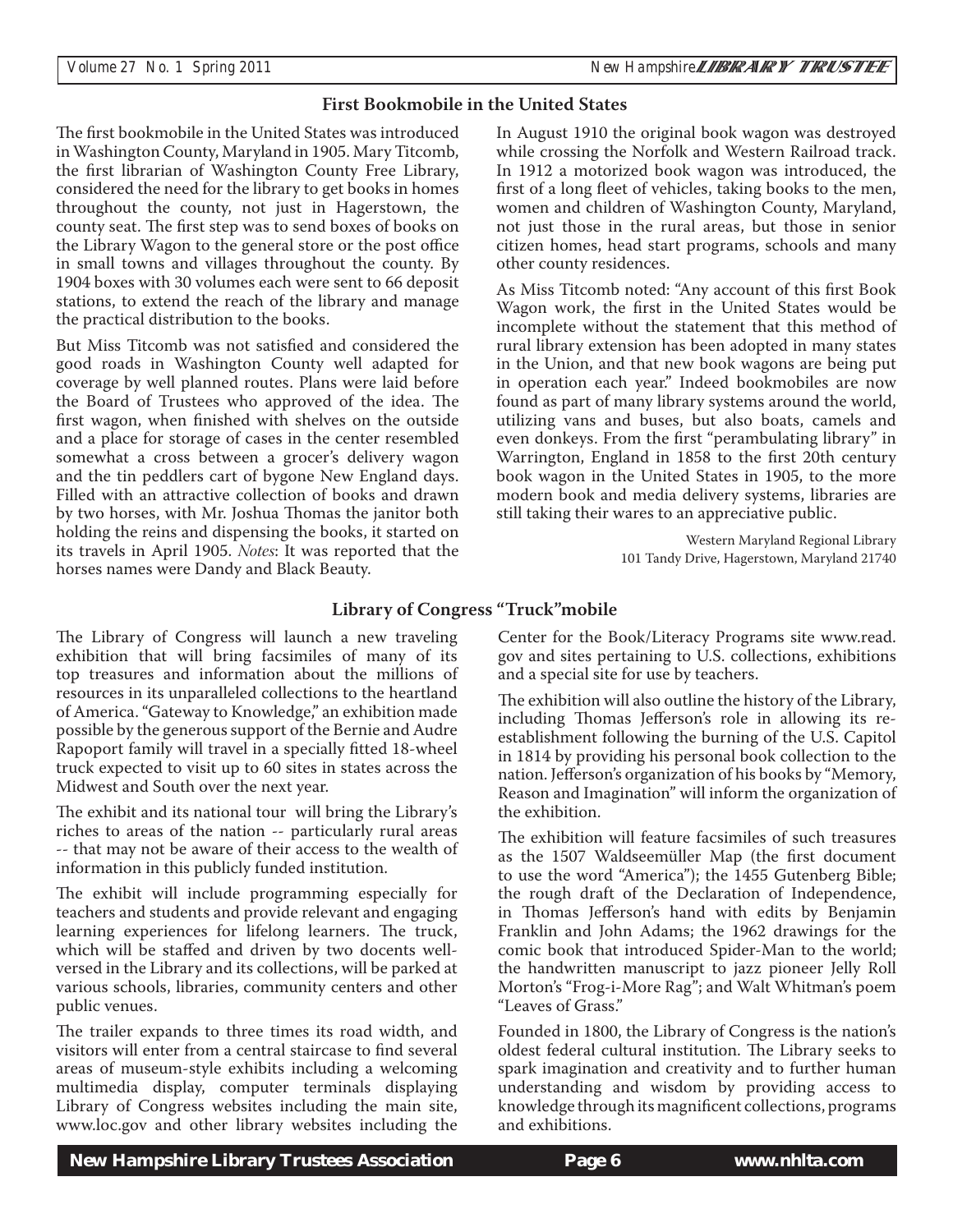

**Stan Arthur, New Hampshire State Library Van Driver**

In acknowledgement of his 35 years as van driver for the New Hampshire State Library, Stan Arthur gratefully accepted the tributes and accolades poured upon him by distinguished members at the NH State Library. Now in his 37th year with the library, he is as enthusiastic over his job as the day he accepted his new "calling."

In 1974, Arthur answered an ad for a 'NHSL Bookmobile Driver' and worked hard to secure that position because he felt very strongly that this was the direction he wanted his life to lead. Daily persistence pays and he got the job.

He is as conscientious about his job today as then. Daily checks with the Internet radar have resulted in very few days being seriously affected weather-wise for Stan to decide to call off the route. "I'm obsessive about the weather!" He has clocked over a million miles over the years. There have been traffic jams and horrendous road conditions, but the books (and sometimes, furniture) get through. He carries correspondence, audiobooks, CDs and DVDs as well as books. "I know that people are out there waiting for what we have to deliver...the bottom line is the patron. They're why we're here."

Until the early to mid-1980's, Bookmobile service was used to transport books in bulk form to the various libraries throughout the state. There were four State Library district offices in Concord, Exeter, Keene, and Twin Mountain. Between two and five libraries within each district were served at a time in a complete circuit that could take three months. It was the only way many of the smaller libraries could keep their collections up-todate without spending money. The service (Interlibrary Loan, ILL) was a necessity.

Librarians came on board to spend at least an hour looking through the collection of books to select those that would appeal to their patrons.

In contrast, more libraries are served today with more frequent deliveries. Boxes of collections are ordered and presorted by trustees and library staff and only the time needed to transport the boxes from the vans to the libraries is set for each delivery. Stan notes that "the principle difference over time is the sheer volume of items that we move…it keeps increasing as more people are aware of the service."

Stan Arthur has seen many employees of the State Library come and leave during his tenure. He beams when describing his work and has no plans or desire to retire. "I've had the pleasure of working with the nicest, the greatest, people and not just here at the State library, but the library community as a whole. It's been an amazing privilege. It's been the reason why I'm so happy at my job."

Service by vans to New Hampshire libraries emanates from the State Library. There are three other drivers, Heather Brownell, Jarod Reinhard, and Jim Weatherbee. Details and routes are on the New Hampshire State Library website at www.nh.gov/nhsl/services/librarians/ van\_delivery/index.html.

> *He is an outstanding ambassador for the State Library.*

> > Michael York, NH State Librarian

 *New Hampshire Library Trustees Association* **Page 7 www.nhlta.com**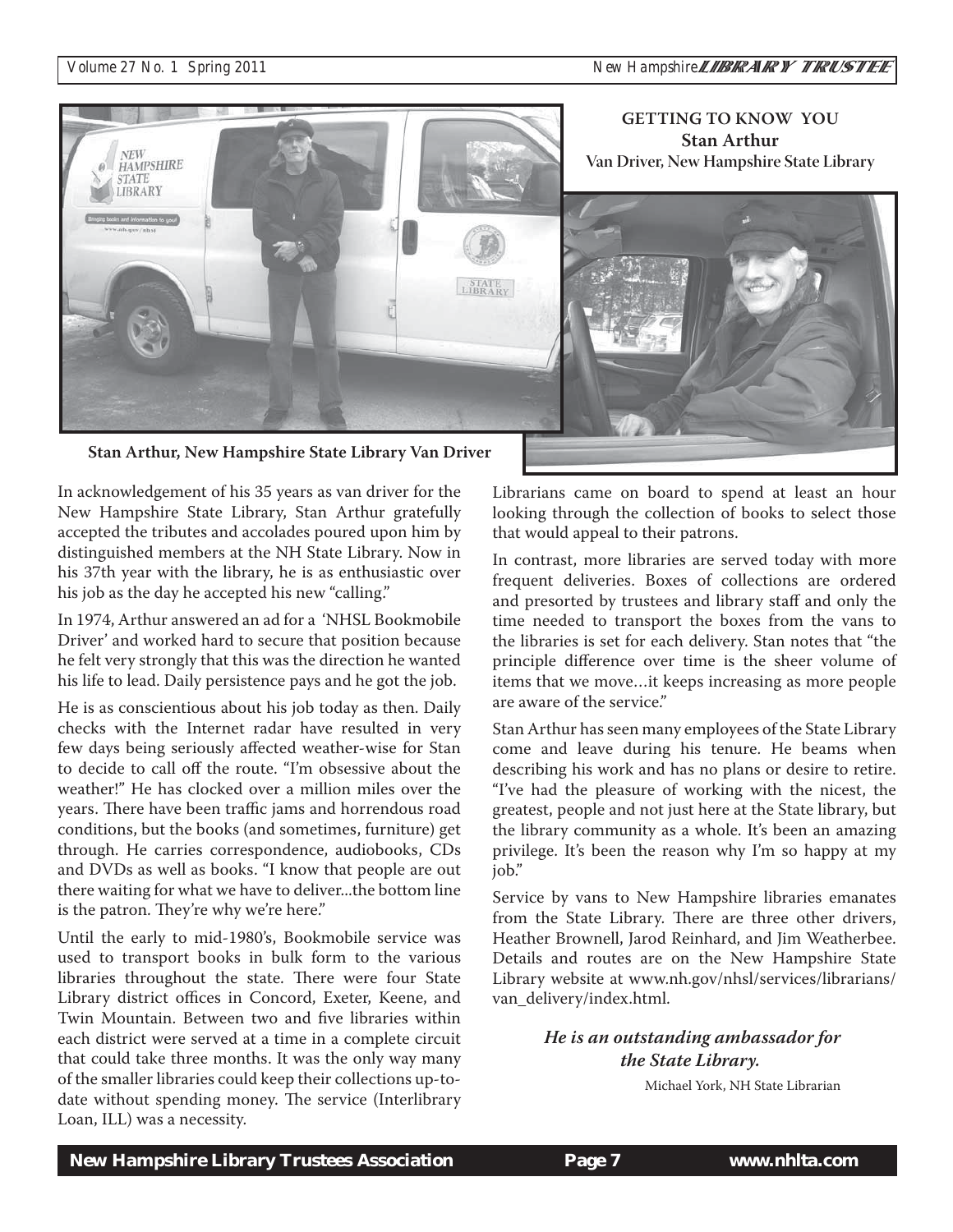STATE LIBRARY WEBSITE from *Best Practices for New Hampshire Libraries - Volunteers* (September 2010)

#### ADULT VOLUNTEERS – GENERAL

It is very clear in both state (NH RSA 275.42-I; NH RSA 279:1X; and NH LAB 803.05 Exemption) and federal law (29 CFR 553.100-.106 and WH Publication 1297 "Employment Relationship" of the Fair Labor Standards Act) that a volunteer cannot take the place of a paid worker who is already employed by the library. For example, a Town's Board of Selectmen would not be able to replace a paid library employee with a volunteer simply because they wanted to save money in a tight budget year.

The main issue surrounding adult volunteers in New Hampshire libraries concerns the amount of specificity regarding the type of work and when it needs to be performed. Volunteer work should be informal, meaning if the volunteer didn't show up, the library's regular operations would not be adversely affected. According to the US Department of Labor, if a volunteer is being told to be at the library to work on a specific day at a specific time for a designated amount of time, the volunteer is now defined as an employee by the US DOL. This is a critical issue for those libraries using volunteers to keep the library open in the absence of regular paid staff. If volunteers are being told to open the library on a specific day at a designated time and to keep the library open for a set period of time, those individuals are not considered volunteers by the US DOL.

BEST PRACTICES: To determine if your library's volunteer duties and requirements are acceptable under state and federal law, ask these questions:

1. Is the volunteer taking the place of a paid worker already employed by the library? This is illegal under both state and federal statutes.

2. Are the volunteer's duties already a major portion of a paid staff person's job description? If so, that volunteer could be considered an employee by US DOL.

3. Is the volunteer being told to come in at a specific time for a specific duration on a specific day?

According to US DOL, yes to all three of those criteria classifies them as an employee.

4. Would the non-arrival of a volunteer adversely impact the regular day-to-day operation of the library? If yes, then the volunteer is taking on duties that are already a major part of a paid staff person'sesponsibilities and would therefore be classified as an employee by US DOL.

5. Does your library need to have certain volunteer tasks done on a regular scheduled basis? These tasks should probably be done by a paid employee, not a volunteer. Examples of tasks that are ongoing yet unscheduled (and could be done by a volunteer) includes book covering, book repair, disc cleaning, shelf reading, etc.

#### ADULT VOLUNTEERS – LIBRARY TRUSTEES

According to NH RSA 202-A:11, elected library trustees have certain responsibilities, including the appointment of a librarian (who is not a trustee) to oversee the dayto-day operation of the library. Elected library trustees have volunteered to hold their trustee positions, and have fiscal and legal responsibility for the library as a whole. According to NH RSA 202-A:14, library trustees cannot be compensated for their trustee duties except for necessary travel expenses related to professional meeting attendance.

If a trustee wants to volunteer in the library in a capacity other than being a trustee, the volunteer duties should be clearly spelled out in a volunteer agreement in order to show that the volunteer duties are not related to the individual's duties as trustee. There is a potential for conflict of interest in this situation given that the trustee would be supervised by library employees that are either hired by the Board of Trustees or approved by the Board of Trustees to be hired by the Librarian.

A number of libraries in NH have indicated that they pay their library trustees to act as substitute employees when regular library employees are unavailable. This is not specifically prohibited by state law since the trustee is technically not getting paid to carry out their trustee duties, but does open up some potential ethical and legal conflict of interest issues for the library profession. According to NH RSA 202-A:17, library employees can only be removed by library trustees. If the trustee is also paid as an employee, there is a definite conflict of interest if the performance of the individual as a library employee is problematic. What recourse would the librarian have to recommend the removal of an individual as an employee if that employee is also a library trustee?

#### BEST PRACTICES:

1. If a trustee wants to volunteer in the library in a capacity other than being a trustee, their volunteer duties and supervision by library staff should be clearly spelled out in a volunteer agreement signed by the individual and the library director. This agreement should also be reviewed by the library's Board of Trustees so that the entire governing body is aware of the scope of the volunteer work and potential conflict of interest concerns.

2. Library trustees should amend their by-laws to include a statement that prohibits elected trustees to be paid employees of the library during their tenure as trustee, and that immediate family members of trustees cannot work as employees of the library for the duration of the elected trustee's tenure.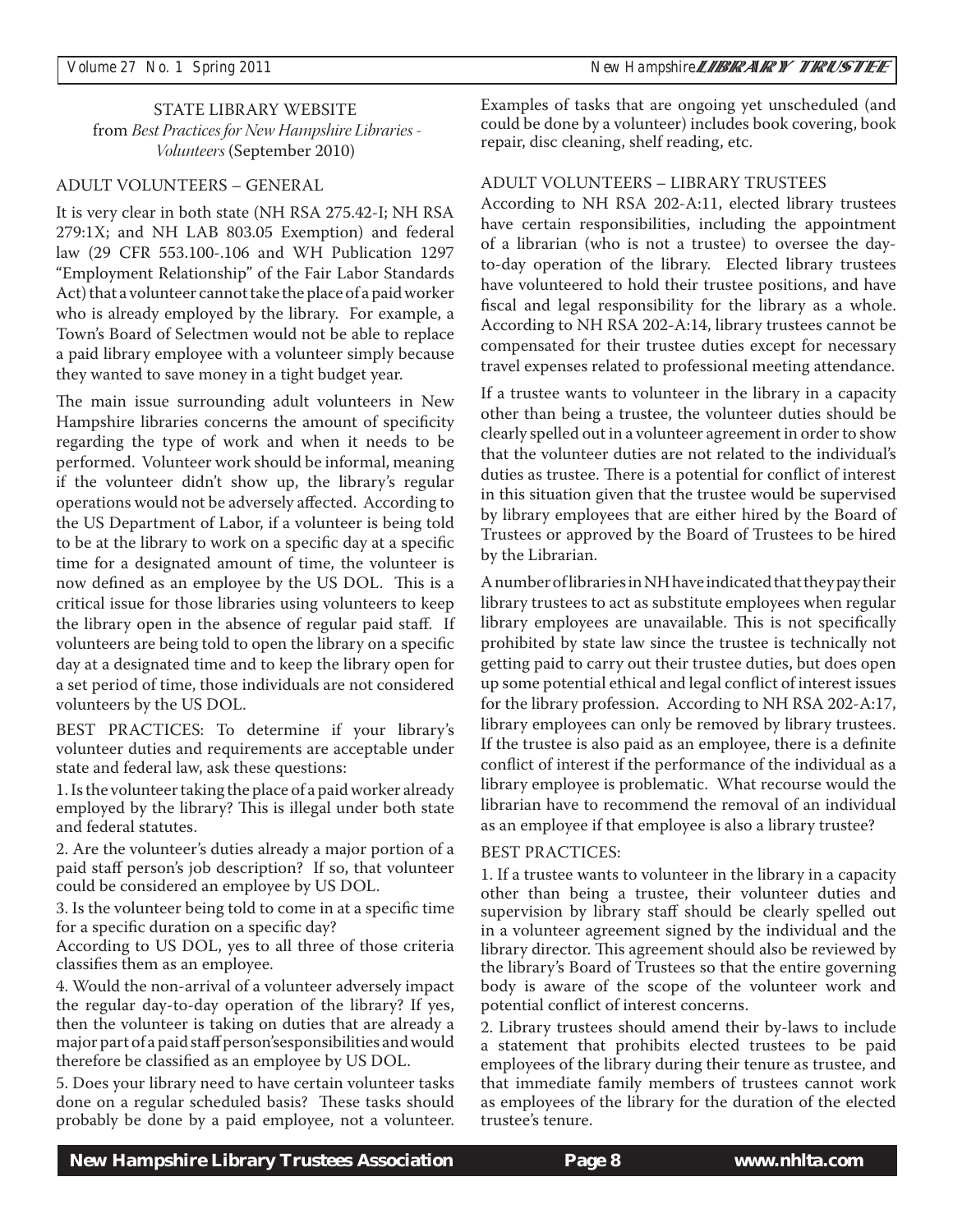#### *Volume 27 No. 1 Spring 2011 New Hampshire*

#### **Disaster planning help available for cultural organizations**

New Hampshire winters present many possible hazards: ice storms, damage caused by snow buildup, burst pipes, extended power outages and more. For art galleries, historical societies, libraries and other cultural organizations, damage caused by these disasters often can be difficult to overcome, and knowing where to turn for help can be overwhelming.

The New Hampshire Department of Cultural Resources has developed a web-based resource for cultural organizations needing disaster-related assistance: www.nh.gov/nhculture/disaster\_planning.htm. It lists resources that cultural organizations can use to help them plan for disasters as well as to recover from them.

The Northeast Document Conservation Center (NEDCC)'s "dPlan" (www.dplan.org)—a free online tool that can be used to create plans for both disaster prevention and response—is just one way that organizations can ready themselves. Other tools include ReadyNH (www.nh.gov/ readynh), the State of New Hampshire's emergency preparedness website; the Institute of Museum and Library Services' "Guide to Online Resources" (www. imls.gov/collections/resources/prepare\_prep.htm); the Federal Emergency Management Agency's website (www.fema.gov/plan/index.shtm) and others.

"Everyone's primary concern in the event of a disaster should be their own personal safety, along with the wellbeing of their families and others they care about," said Van McLeod, commissioner of the Department of Cultural Resources. "Cultural organizations, no matter how small, should have a solid plan in place that can minimize the impact of both man-made and natural disasters. Doing so can make a difference in their survival. The Department of Cultural Resources is pleased to be able to offer this resource."

*Shelly Angers*, N.H. Department of Cultural Resources (603) 271-3136 shelly.angers@dcr.nh.gov

#### **Library of Congress Report - Year 2010 at a Glance**

Welcomed more than 1.7 million on-site visitors.

Provided reference services to 527,466 individuals in-person, by telephone, and through written and electronic correspondence.

 22,194,656 cataloged books in the Library of Congress classification system

11,748,914 books in large type and raised characters, incunabula (books printed before 1501), monographs and serials, bound newspapers, pamphlets, technical reports, and other printed material

113,149,787 items in the nonclassified (special) collections. These included:

> 3,116,691 audio materials, such as discs, tapes, talking books, and other recorded formats 64,591,135 manuscripts

5,415,134 maps

16,502,298 microforms

6,112,543 pieces of sheet music

14,646,373 visual materials, including:

1,234,168 moving images

12,715,151 photographs

102,467 posters

594,587 prints and drawings

Total of 147,093,357 items in the collections, including:<br>Total of 147,093,357 items in the collections, including:<br>Resultations to more than 800,000 blind and physi Braille items to more than 800,000 blind and physically handicapped patrons.

Registered 636,527 claims to copyright.

Prepared 1,405 legal research reports for Congress and other federal agencies through the Law Library.

Recorded more than 77 million visits and 581.1 million page-views on the Library's website. At year's end, the Library's online primary source files totaled 24.6 million.

Employed a permanent staff of 3,597 employees.

Operated with a total fiscal 2010 appropriation of \$646.3 million, including authority to spend \$40.96 million in receipts.

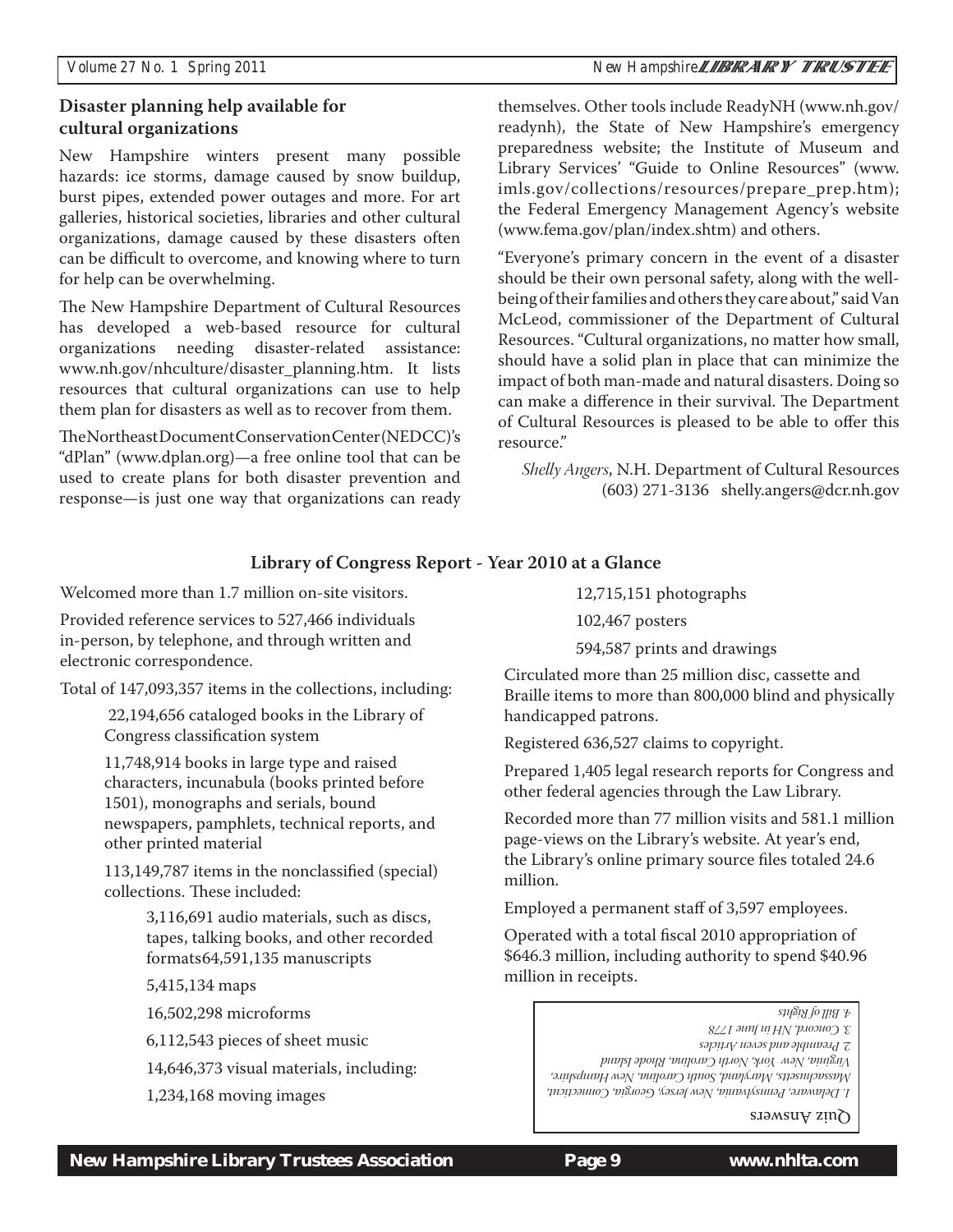#### **Editorial**

With cuts on the agenda for library services and local government thinking that "culture" should be on the back burner for support, the NHLTA is taking a stand to show how valuable and vital libraries are to the community and the world. Advocacy is one of the most important responsibilities of the library trustee. Be aware of what your politicians consider "necessary." Who is getting hurt and who is benefitting by these cuts?

Almost twenty years ago, cuts took place with the State Library service to non-libraries in the North Country, although the van route to libraries in that area continues. However, the personal approach to individuals who were unable to go to libraries no longer exists.

Lil Edelmann and John Wright drove the North Country van *The Library Goes to You* distributing printed media, books, puppets, games, and numerous other needs to the residents of their area. It wasn't just materials they carried, it was compassion, companionship, and

**National Library Week** to be observed April 10-16, 2011 with the theme, "Create your own story @ your library<sup>®</sup>."

John Grisham, Honorary Chair of National Library Week

First sponsored in 1958, National Library Week is a national observance sponsored by the American Library Association (ALA) and libraries across the country each April. It is a time to celebrate the contributions of our nation's libraries and librarians and to promote library use and support. All types of libraries - school, public, academic and special - participate.

National Library Workers Day, celebrated the Tuesday of National Library Week (April 12, 2011), is a day for library staff, users, administrators and Friends groups to recognize the valuable contributions made by all library workers.

#### QUIZ CORNER

1. Name the states that ratified the Constitution. Extra credit for the correct order.

2. Fill in the blanks: The Constitution originally consisted of **and in that form was** signed at a convention of the States on

3. Where and when did the world's first constitutional convention meet?

4. What is the first part of the New Hampshire Constitution called?

outreach to learning. Stops included preschools, schools, nursing homes, elderly congregate sites, individual shutins, community stops, low-income housing complexes, and shelters. Their circulation for eleven months totalled 34,390.

They drove through the worst conditions because as Lil says, "we knew we couldn't abandon them." Unfortunately however, the program abandoned them because of cuts in the budget.

So the indomitable Lil, set her energy toward a project that has had far-reaching effects for library trustees in the state of New Hampshire and has influenced much of the progress we see today with the NHLTA.

There is a future and a past. Needs have been the same for centuries. Education is a requisite that cannot be set aside. It is for everyone, old and young to have access.

CAT

**National Bookmobile Day** (Wednesday, April 13, 2011) celebrates our nation's bookmobiles and the dedicated library professionals who provide this valuable and essential service to their communities every day.

National Bookmobile Day is an opportunity for bookmobile's fans to make their support known—through thanking bookmobile staff, writing a letter or e-mail to their libraries, or voicing their support to community leaders.

Audrey Niffenegger, library supporter and acclaimed author of *The Time Traveler's Wife¸ Her Fearful Symmetry,* and the illustrated novel *The Night Bookmobile,* has lent her support to America's bookmobiles as the National Bookmobile Day Honorary Chair.

National Bookmobile Day is coordinated by the ALA Office for Literacy and Outreach Services (OLOS), the Association of Bookmobile and Outreach Services (ABOS), and the Association for Rural & Small Libraries (ARSL).

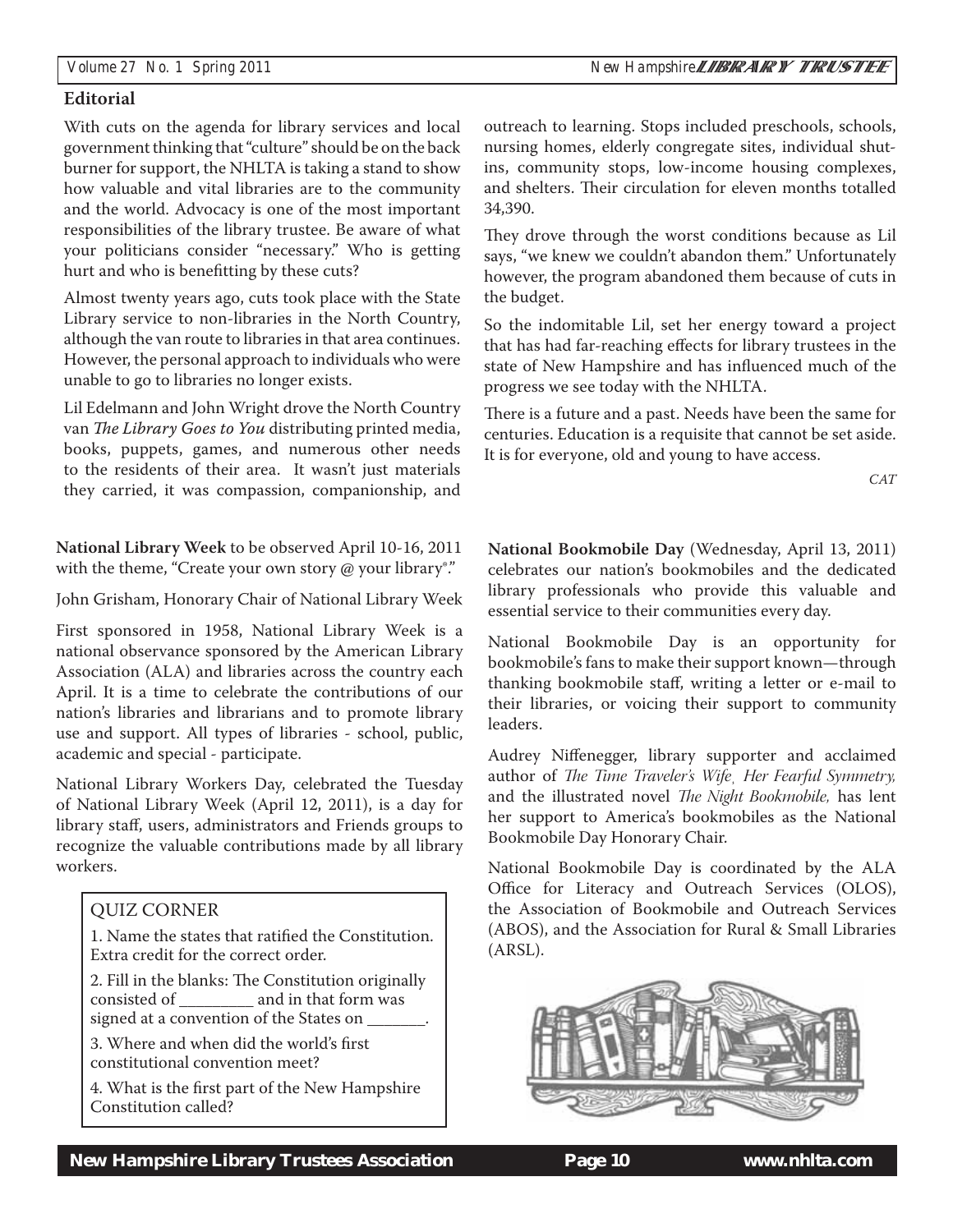#### **BROWSINGS OF A BIBLIOPHILE**

 ...*Reading is the only engagement in which there is no alloy; it lasts when all other pleasures fade.* 

Anthony Trollope

*Why Do We Say It?: The Stories Behind the Words, Expressions, and Clichés We Use* by Frank Oppel*.* I found this fun book at a garage sale last week. Brand new. It looked like it had never been opened. The woman who held the sale couldn't remember where she got it. Well, I'm the lucky one now. It's a good conversation starter and great fun.

Phrases and words are listed alphabetically, so everything is easy to find. The book jacket asks the first question: Why is a lollipop so called? (You can't forget this one.) In the northern part of England, the word "lolly" means "tongue". A lump of candy that you "pop" in and out of your mouth onto your tongue is aptly called a "lollypop".

Oh, how I enjoyed this book. I marked all the pages of fascinating stories of why we say what we say. Here are some more good ones. Ready?

What is the real meaning of "Amen"? Amen is generally accepted as "so be it". But, in the Hebrew language, from which it comes, Amen literally means "truly". When we say the word at the end of a prayer or a hymn, we assert it truth and sincerity. Amen is also the last word in the Bible.

Why is a little doily on the back of a chair called an "antimacassar"? In the early part of the 19th Century, it was the custom for men to oil their hair. The most popular oil was known as "oil of Macassar". Careful housekeepers found that a piece of cloth, placed on the chair where the head rested, would protect against oil spots on the upholstery. Therefore they called a chair doily an "antimacassar".

How did a "bookie" get that name? A "bookie" (also called a bookmaker) carries, at all times, a book in which he puts down the bets you have placed with him (or her.)

What is the origin of the expression "C.O.D."? In 1841 a merchant in New York City asked an express man (not a mailman) to deliver a package. He ordered the express man, "Don't let him have it until he pays you \$16.50. If he can't or won't give you the money, bring the package back to me. I want cash on delivery". Within twenty years, C.O.D. began to be used.

Why does the word "corn" mean so many different grains? Corn originally meant any small particle – even sand or salt. That's why beef preserved by the use of salt is called "corned beef". When corn finally came to mean a certain type of grain, it was used to refer to the grain that was the leading crop of a locality. In England, corn is wheat; in Scotland and Ireland, corn is oats, and in the United States, it is maize.

How did the last course of a meal come to be called "dessert"? The word is from the French desservir meaning "to clear the table". At one time the tablecloth was removed before the final sweet was served. (Editor's comment: Today, of course, we merely remove the crumbs.)

Why do we call a light sleep a "cat nap"? Cats are so crafty. A cat, while playing with a mouse that it has caught, will pretend to sleep, and the mouse tries to escape. That gives the cat even more fun in playing with its catch.

How did the "grandfather clock" get that name? It comes from a popular song from the 1880s , which began: "My grandfather's clock was too tall for the shelf … So it stood ninety years on the floor."

What is the reason a periodical is called a "magazine"? It is considered a storehouse for numerous articles. The term comes from Makhzan, the Arabic word for "storehouse". It was originally applied to a place used by the Army for storing arms. "Magazine" was first used in its present sense, in 1731, when "The Gentleman's Magazine" appeared.

How did the "Ouija Board" get that name? "Ouija" means "yes, yes". The name is a compound of the French "oui" and the German "ja", and, no doubt, is derived from the fact that the "ouija board" agrees with its operators. (Emma's note: It is a mechanical "yes man".)

What is the origin of the term "pin money"? When pins were introduced at the beginning of the 16th Century, they were made of silver and considered quite a luxury. They were used as gifts. In time, however, instead of a husband giving his wife a gift of pins, he gave her money to buy the pins. Following that, the term was extended to signify the sum of money a man gave his wife – each year, or upon their marriage – for her private expenses. Finally, "pin money" became recognized in law, and a wife could sue to collect, but only for one year's "pin money".

Why do we refer to a Conservative political party as a "Party of the Right" and a Liberal party as a "Party of the Left"? That is how they are traditionally seated in the legislatures of Europe. The presiding officer was generally a man of position, and therefore, a Conservative. So he seated the Conservatives on his right, in order to honor them more than the Liberals he seated on his left.

What is the origin of the word "School"? The word is from the Greek, and originally meant "leisure". In ancient Greece, only a person of leisure could go to school.

What is the reason that a party for the bride-to-be is called a shower? At this special party given for the bride-to-be, gifts are "rained" down upon her.

Why is a book called a "volume"? Ancient books were written on sheets of paper which were fastened together, lengthwise, and rolled up like a window shade. "Volume" is from the Latin volvere, meaning "to roll up".

Why is Christmas so often written "Xmas"? The X is the Greek letter chi, written X – and chi is the initial letter of the Greek work for "Christ".

What is the reason we call a gathering for work a "bee"? Honeybees all work, and all work together, for the good of the hive. Human beings, who get together on a similar cooperative work project, call it a "bee".

So, here you have some examples of why we say what we say. The book was copyrighted in 1985, by Book Sales, Inc. of New York City. Hope you 've enjoyed some of these samples. See you next issue. Hopefully, we'll get back to my dictionary collection.

> by Emma Smith NHLTA Education Committee